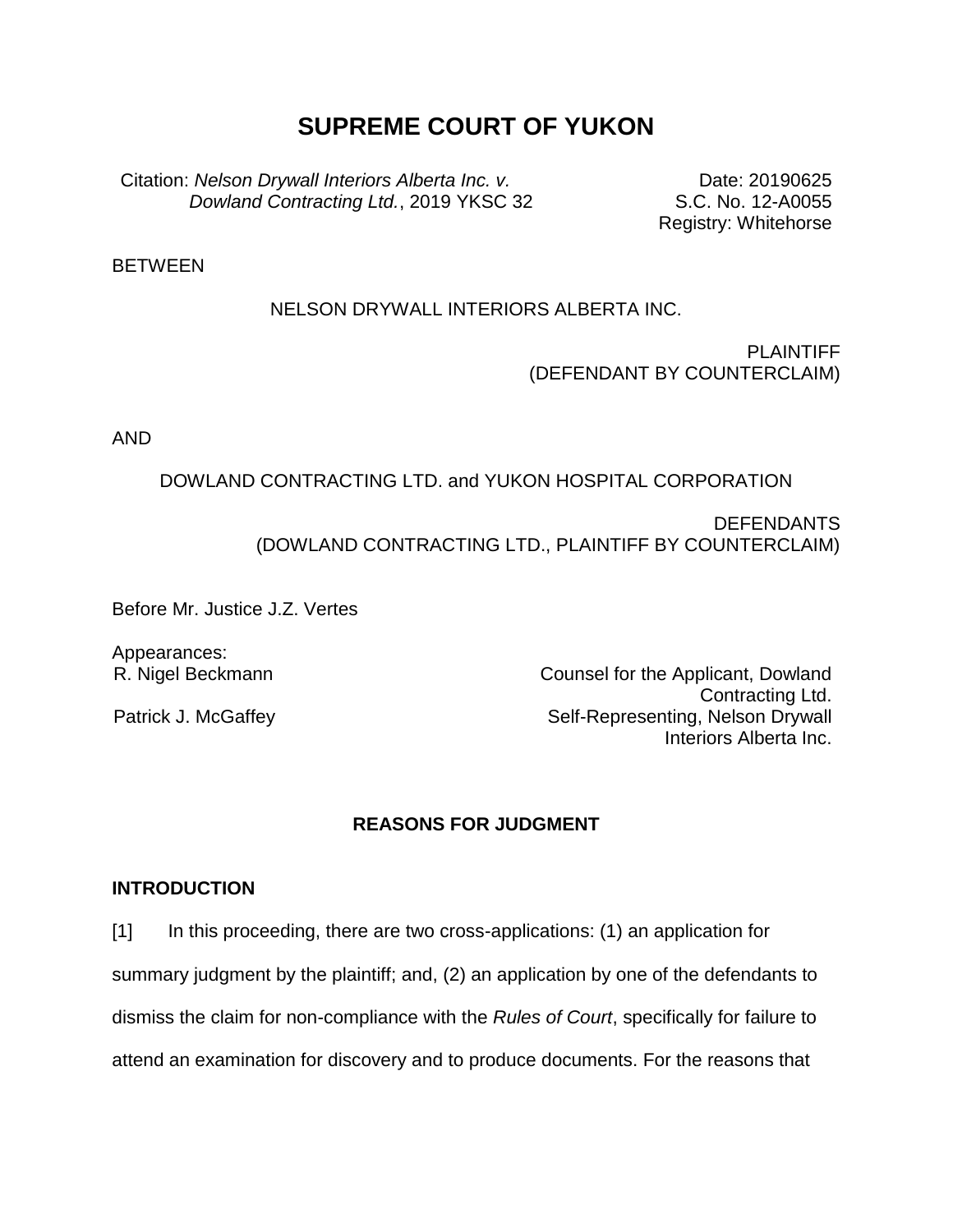follow, both applications are dismissed. Following my reasons, I will provide directions for the further conduct of this action.

#### **BACKGROUND**

[2] This action relates to alleged breaches of a construction contract. In 2011, the defendant Dowland Contracting Ltd. ("Dowland") was contracted by the defendant Yukon Hospital Corporation ("YHC") to be the general contractor for the construction of hospitals in Watson Lake and Dawson City. Dowland in turn sub-contracted with the plaintiff, Nelson Drywall Interiors Alberta Inc. ("Nelson"), to provide the interior and exterior drywall work for these projects. Each party alleges that the other breached this sub-contract.

[3] Nelson's Statement of Claim alleges that Nelson performed the work stipulated by the sub-contract but, before completion, Dowland denied access to the work-site to Nelson and such action thereby resulted in a wrongful termination of the sub-contract. Nelson seeks judgment in the amount of \$1,100,923.10 for work done but not paid plus damages for further losses flowing from the breach of contract. As part of this proceeding, Nelson registered claims of lien against the YHC lands.

[4] Dowland's defence alleges that it was the plaintiff who breached the terms of the sub-contract by failing to meet the stipulated schedule for the work, failing to pay its subcontractors and by misrepresenting its capacity to perform the work. It further alleges that the parties agreed to have Nelson assign its responsibilities for the exterior work to a third party but that Nelson failed to do so. It also filed a counter-claim seeking damages for its costs due to delays and payments it made to Nelson's sub-subcontractors.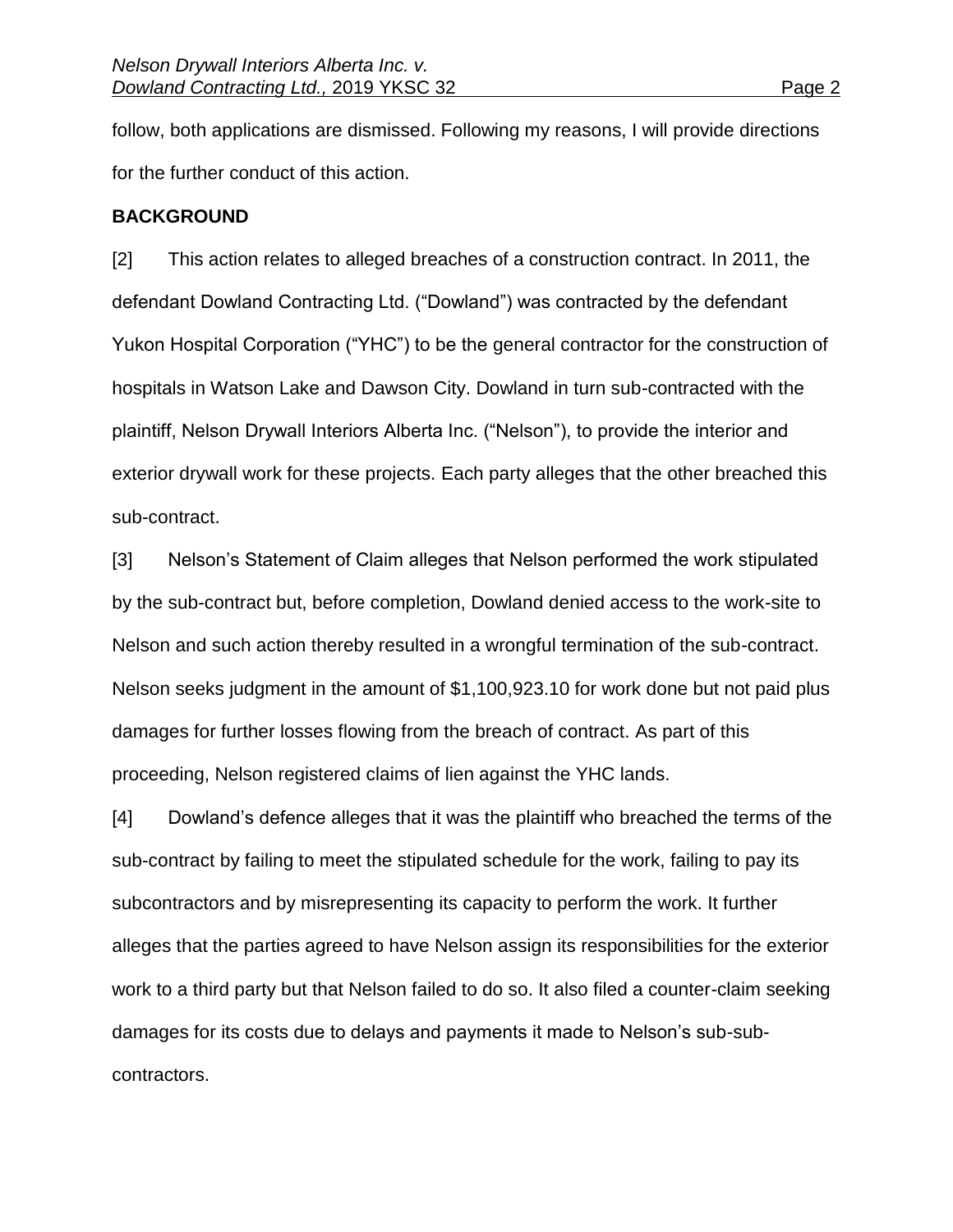[5] Several of Nelson's sub-sub-contractors also registered liens against the YHC lands. As a result, in 2012, YHC paid the sum of \$1,015,923.12, being the hold-back on the contract, into Court. Subsequently, three of these lien claimants were paid out a total of \$224,170.70 from these funds so as to vacate their liens.

[6] The parties are in agreement that the amount claimed in the plaintiff's Amended Statement of Claim, in paragraph (d) of the prayer for relief, that being \$1,100,923.10, should be reduced by this sum of \$224,170.70.

[7] There have been two case management conferences that set directions for this proceeding, particularly with respect to examinations for discovery. Those examinations have not been concluded and the reasons for that will be discussed later in these reasons. The significant point is that in August, 2018, after the first attempt to hold those examinations failed, counsel for the plaintiff withdrew from the case. Nelson is now represented by its corporate officer, Mr. Patrick J. McGaffey. Mr. McGaffey is not a lawyer but he did state, at the hearing before me, that he is now in the process of retaining new counsel to represent Nelson.

### **APPLICATION FOR SUMMARY JUDGMENT**

[8] Summary judgment on behalf of a plaintiff is provided by Rule 18(1) of the Yukon *Rules of Court*:

> 18(1) In an action in which an appearance has been entered, in an action referred to in Rule 17(13) or in a family law proceeding that is not an undefended divorce proceeding within the meaning of Rule 63(1), the plaintiff, on the ground that there is no defence to the whole or part of a claim, or no defence except as to amount, may apply to the court for judgment on an affidavit setting out the facts verifying the claim or part of the claim and stating that the deponent knows of no fact which would constitute a defence to the claim or part of the claim except as to amount.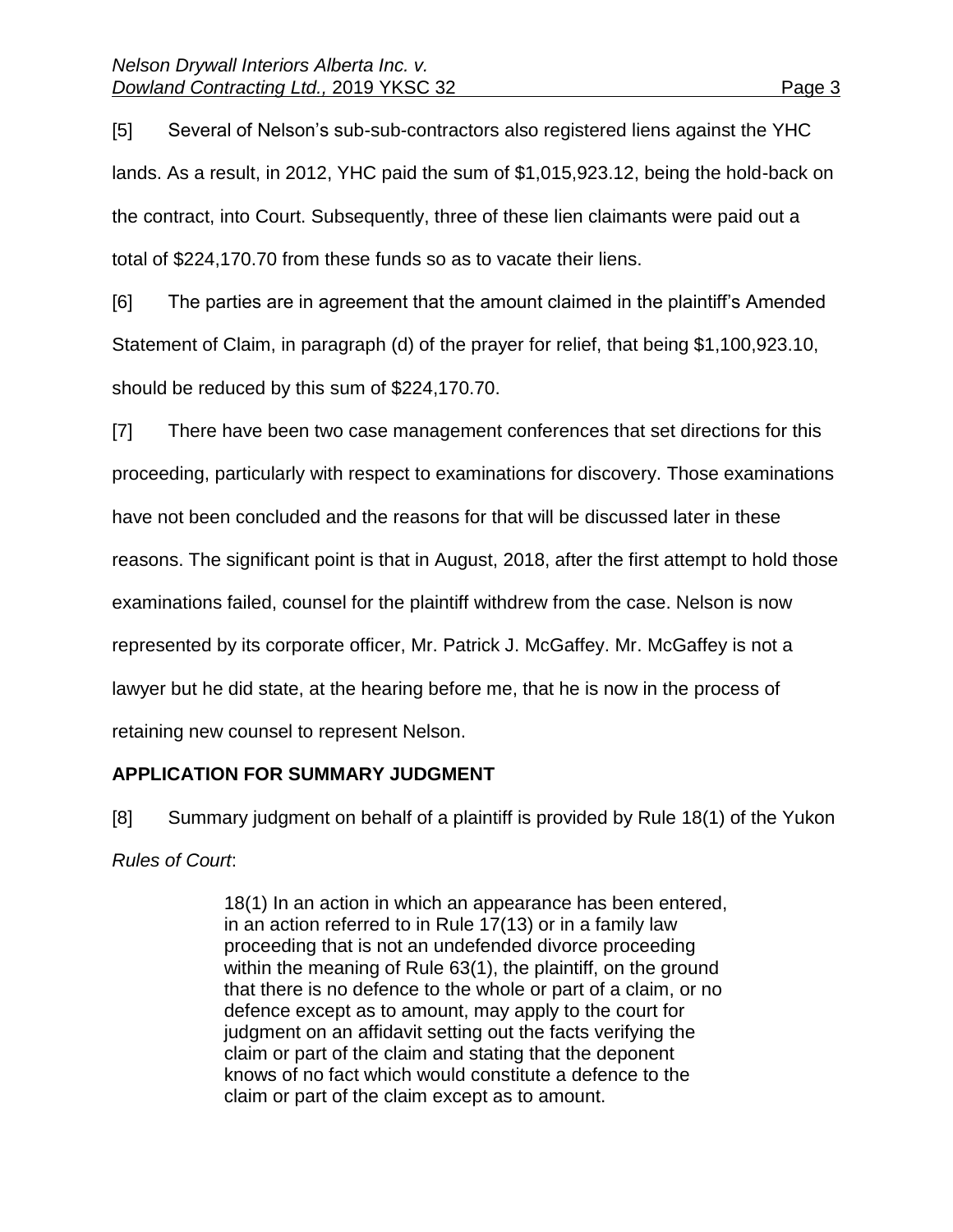[9] The legal principles applicable to a summary judgment are well established. The test is whether there is a *bona fide* triable issue of fact or law. The objective of the rule is to screen out claims or defences that, based on the evidence provided, ought not to proceed to trial. It must be plain and obvious that there is no genuine issue for trial. On the other hand, where there are significant facts in dispute, the case should likely be sent to trial. The traditional approach has been to apply this standard quite strictly.

[10] In recent years, this traditional approach has been relaxed in an effort to avoid the high costs and length of time it takes to hold a trial in most cases. The Supreme Court of Canada, in *Hryniak v. Mauldin*, [2014] 1 S.C.R. 87, stated that summary judgment rules "must be interpreted broadly, favouring proportionality and fair access to the affordable, timely and just adjudication of claims" (para. 5). The question is not whether there is a genuine issue for trial but, rather, whether there is a genuine issue *requiring* a trial to allow a court to reach a fair and just result.

[11] The Court, however, did not depart from the traditional approach that where there are complex and competing facts that cannot be adequately resolved on a summary judgment application, the just and fair thing to do is to send the case to trial (paras. 49- 51).

> [49] There will be no genuine issue requiring a trial when the judge is able to reach a fair and just determination on the merits on a motion for summary judgment. This will be the case when the process (1) allows the judge to make the necessary findings of fact, (2) allows the judge to apply the law to the facts, and (3) is a proportionate, more expeditious and less expensive means to achieve a just result.

> [50] These principles are interconnected and all speak to whether summary judgment will provide a fair and just adjudication. When a summary judgment motion allows the judge to find the necessary facts and resolve the dispute,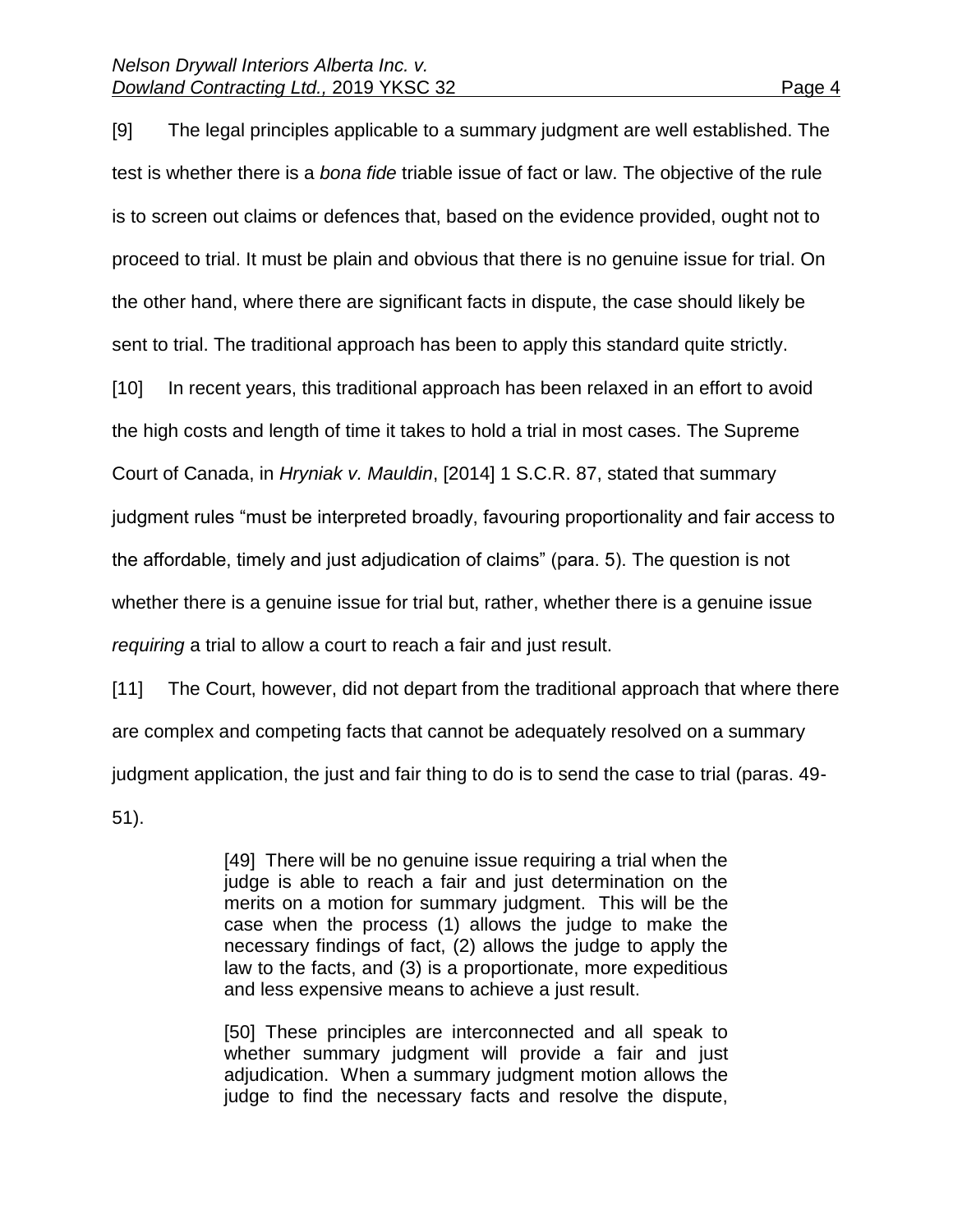proceeding to trial would generally not be proportionate, timely or cost effective. Similarly, a process that does not give a judge confidence in her conclusions can never be the proportionate way to resolve a dispute. It bears reiterating that the standard for fairness is not whether the procedure is as exhaustive as a trial, but whether it gives the judge confidence that she can find the necessary facts and apply the relevant legal principles so as to resolve the dispute.

[51] Often, concerns about credibility or clarification of the evidence can be addressed by calling oral evidence on the motion itself. However, there may be cases where, given the nature of the issues and the evidence required, the judge cannot make the necessary findings of fact, or apply the legal principles to reach a just and fair determination.

[12] In this case, Mr. McGaffey provided a lengthy affidavit in which he set out all the invoices that were submitted on the YHC projects. He seemed to argue that, since the sub-contract was a stipulated price contract, once the invoices were submitted they had to be paid. If there was any dispute over the work then the recourse was to sue for recovery of some or all of the money covered by the invoices. This is a highly problematic proposition to say the least. In any event, Mr. McGaffey states that there were no deficiencies noted at the time that Nelson submitted the invoices and therefore they would be due and payable.

[13] Dowland filed the affidavit of its project manager on the YHC projects, Mr.

Michael Ukrainetz, who deposed that there were several breaches by Nelson if its

contractual obligations, including, failure to maintain construction schedules,

misrepresenting its capacity to complete tasks that it had contracted to do, late or non-

payment of its sub-sub-contractors, all of which caused delays in the progress of the

projects and forced Dowland to hire new sub-contractors and to change some of its plans.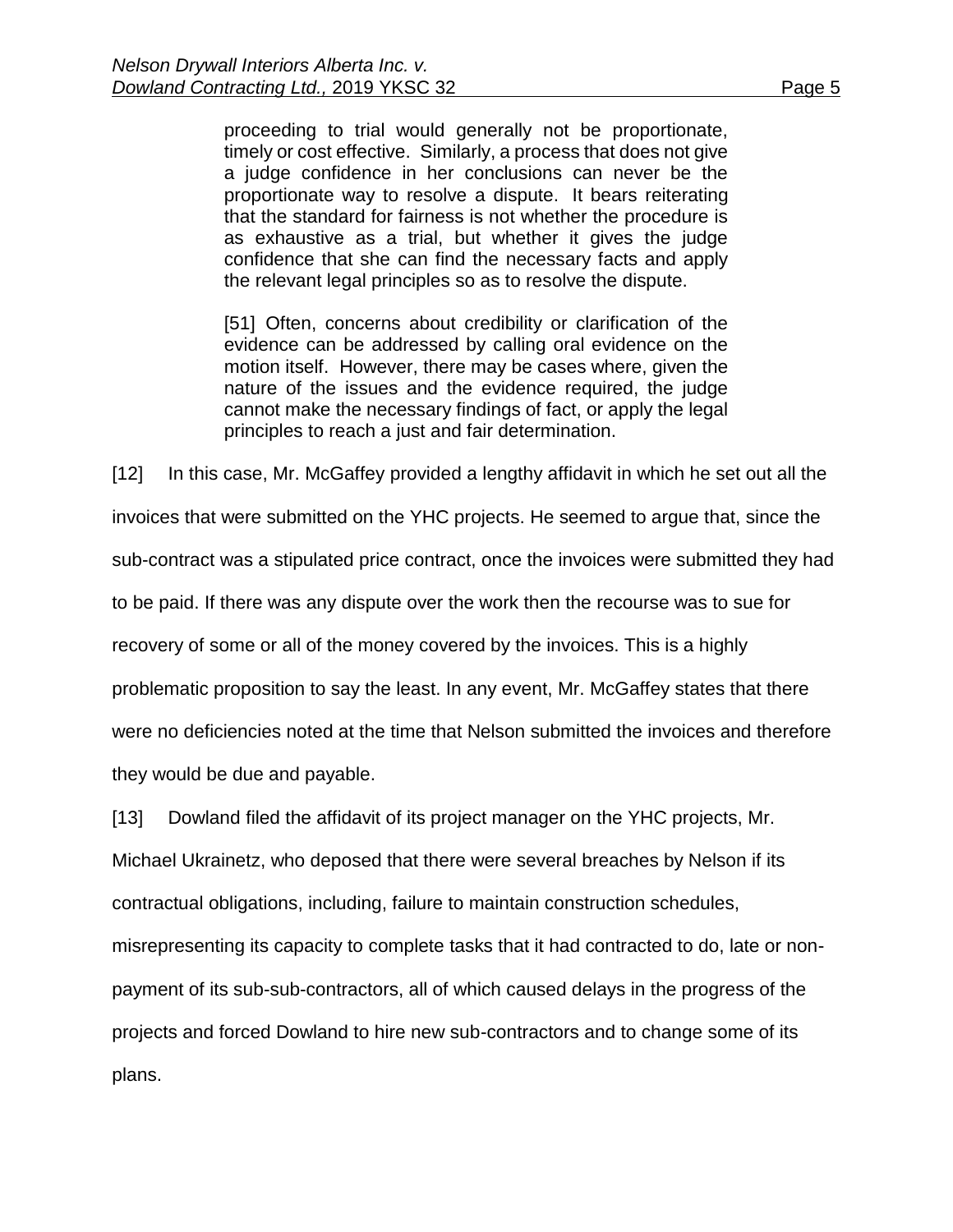[14] I agree with counsel for Dowland when he submitted that, where a case depends on credibility and there exist considerable disputes on the facts, then the case will generally need to proceed to trial. Here, the critical question to answer is: Who breached the contract? That question, however, cannot be answered without a detailed examination of the facts and assessments of credibility. There is an insufficient evidentiary foundation at the present time to enable any judge to reach a fair and just determination of that critical question.

[15] For these reasons, the plaintiff's application for summary judgment is dismissed.

## **APPLICATION TO DISMISS THE CLAIM**

[16] Dowland seeks to dismiss the claim for non-compliance with Rules 2(5)(a), (c) and (f):

> (5) Where a person, contrary to these rules and without lawful excuse,

(a) refuses or neglects to obey a subpoena or to attend at the time and place appointed for the examination for discovery,

(c) refuses or neglects to produce or permit to be inspected any document or other property,

…

…

then

(f) where the person is the plaintiff, petitioner or a present officer of a corporate plaintiff or petitioner, or a partner in or manager of a partnership plaintiff or petitioner, the court may dismiss the proceeding…

[17] Courts have generally regarded striking an action due to non-compliance as a remedy of "last resort": *Langret Investments S.A. v. McDonnell* (1996), 80 B.C.A.C. 4.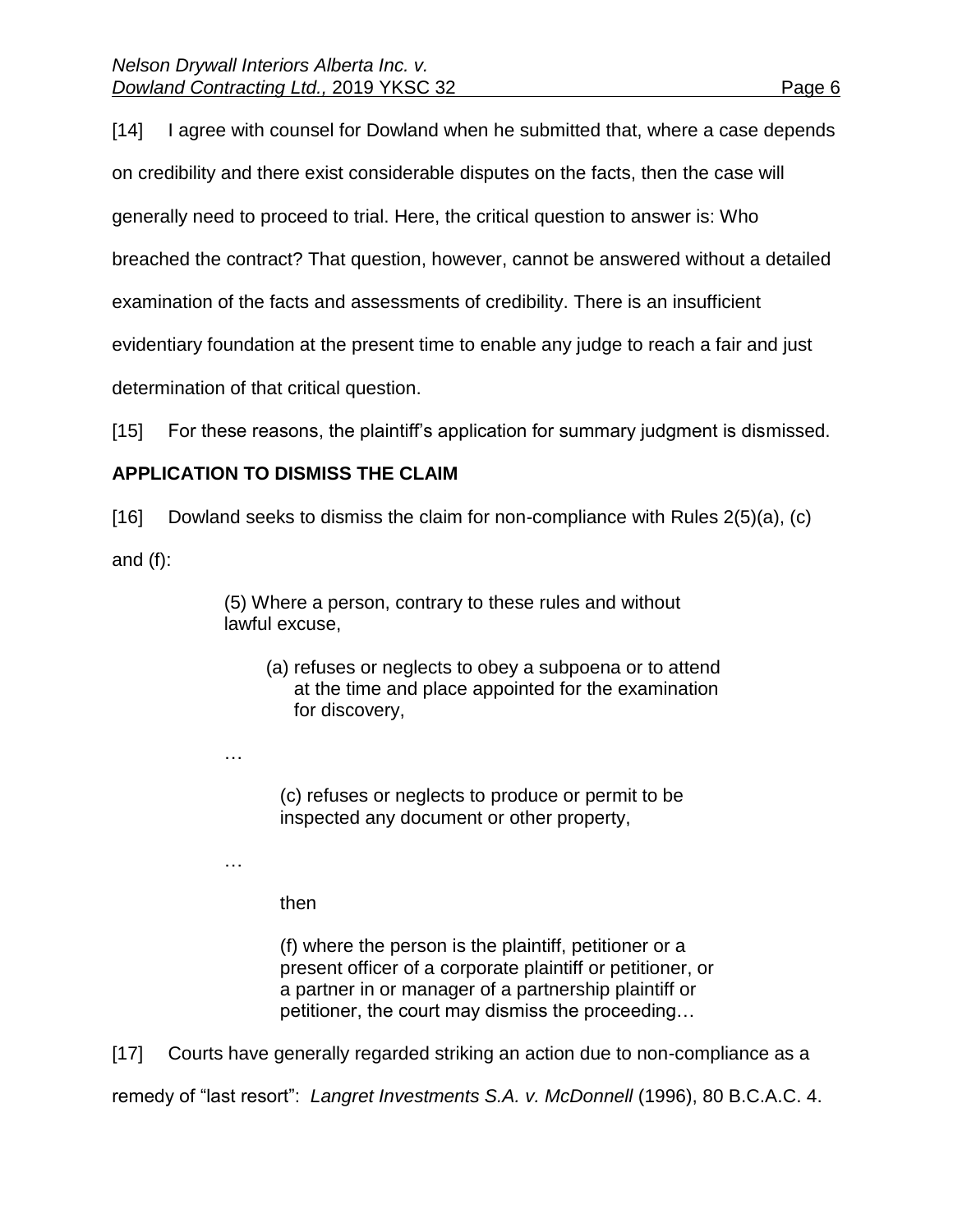Furthermore, where a litigant is self-represented, or where as here represented by a non-lawyer, courts generally grant greater leniency in terms of compliance with the Rules. Nevertheless, they are required to comply eventually. There must be fairness and an equal application of the Rules to both parties.

[18] Dowland's application is based on the following sequence of events. The parties, including the then counsel for Nelson, appeared before a Case Management Judge on March 14, 2018. At that time an order was issued that examinations for discovery be completed by August 30, 2018. Arrangements were made for those examinations to be held in Whitehorse on August 27, 2018. Dowland's counsel attended with their witness but Nelson's counsel was not willing to proceed. Nelson's counsel also informed the others that Mr. McGaffey, the witness for Nelson for purposes of discovery, would not attend.

[19] In October, 2018, counsel for Nelson withdrew and Mr. McGaffey filed a Notice of Self-Representation.

[20] A further Case Management Conference was held on March 28, 2019, at which time it was ordered that the examination for discovery of Mr. McGaffey be completed by June 17, 2019. Arrangements were made to hold the examination in Vancouver on May 10, 2019. Conduct money was paid for Mr. McGaffey to fly from Calgary to Vancouver. The examination commenced at 10 a.m. on May 10 but then abruptly ended after 90 minutes, when Mr. McGaffey refused to answer any more questions and walked out saying "see you in court."

[21] Dowland's counsel submitted that this conduct represents non-compliance sufficient to justify dismissal of the claim pursuant to Rule 2(5). Further, Mr. McGaffey,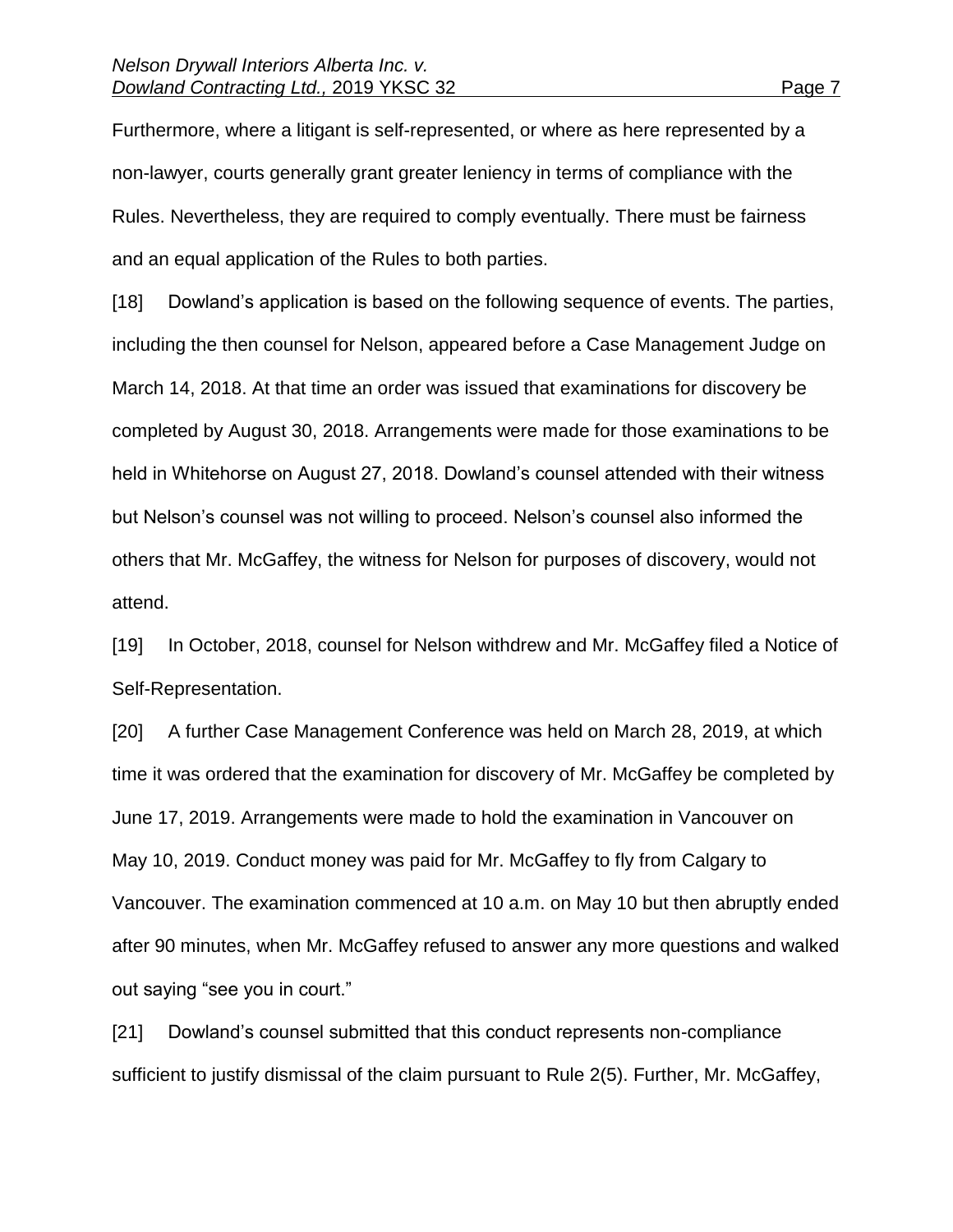at that aborted examination of May 10, 2019, refused to produce certain documents and refused to answer some of the questions put to him.

[22] Mr. McGaffey, in response, said that the defendant was "playing games" and "wasting time" by asking irrelevant questions. He claimed that he had never participated in an examination for discovery that was not completed within one hour. Mr. McGaffey also complained about health issues complicated by the fact that he had to go to Vancouver.

[23] A big part of the problem here, of course, is that Mr. McGaffey does not have the benefit of legal counsel. If he did, he would most likely have been told that he had an obligation to answer all relevant questions fully and truthfully; that he had an obligation to produce all relevant documents; that any undertakings given at an examination, whether to look for an answer or a document, must be fulfilled in a reasonable time; and, that if one thinks a question is irrelevant an objection can be taken to that question and the issue of relevance determined by a judge. One does not simply refuse to answer and walk out.

[24] Taking all the circumstances into account, I am not satisfied that this is an appropriate case to impose the Draconian penalty of dismissing the claim. This action is quite aged (the Statement of Claim was filed on July 13, 2012); there is a significant amount of money sitting in court awaiting the resolution of this case; and, both sides have expressed a strong desire to go to court.

#### **DIRECTIONS**

[25] Both parties expressed a desire to conduct examinations for discovery. To date, there has been no examination of Dowland's representative and only a brief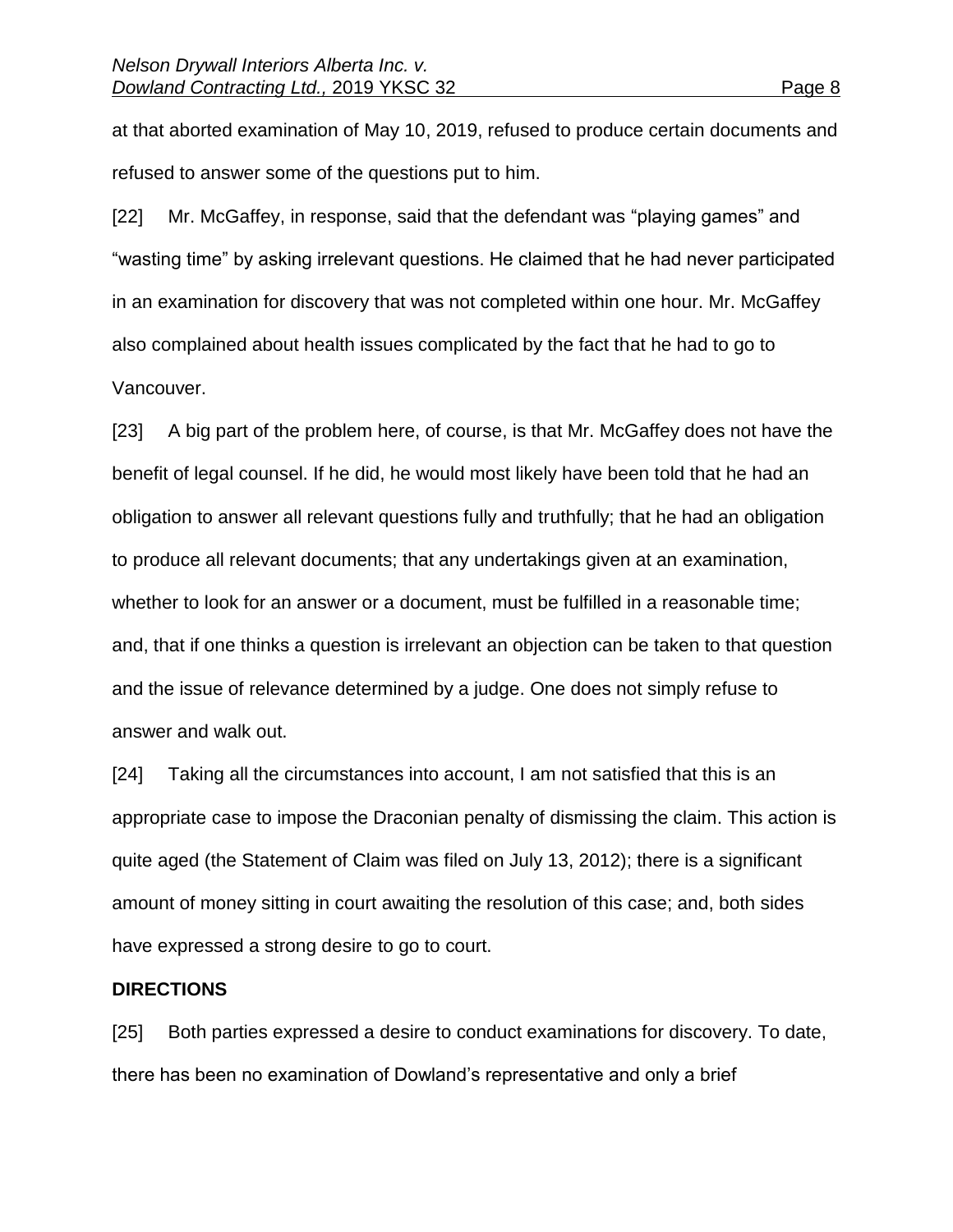examination of Mr. McGaffey on behalf of Nelson. I think it best if further directions were given so as to expedite those examinations. Those directions are contained in the Order below.

[26] I wish to emphasize that failure to comply with any directions contained herein, unless it is by consent of the other party or pursuant to a further order of this court, will undoubtedly result in sanctions against the offending party.

[27] It should also be noted that these directions apply to these parties only. No one appeared for the defendant YHC at the hearing before me (although a written response was filed on behalf of that party stating it did not oppose the relief sought by Dowland).

#### **ORDER**

[28] I therefore order as follows:

- 1. The plaintiff Nelson's application for summary judgment is dismissed.
- 2. The defendant Dowland's application to dismiss the claim is dismissed.
- 3. The plaintiff's claim for judgment in the sum of \$1,100,923.10, as set out in paragraph (d) of the prayer for relief in the Amended Statement of Claim, is reduced by \$224,170.70, to the sum of \$876,752.40.
- 4. All examinations for discovery will be completed by December 20, 2019.
- 5. The examination for discovery of the plaintiff's representative will be subject to the following conditions:
	- (a) the examination will take place in Calgary, Alberta;
	- (b) there will be no conduct money paid to the plaintiff's representative to secure his attendance at the examination;